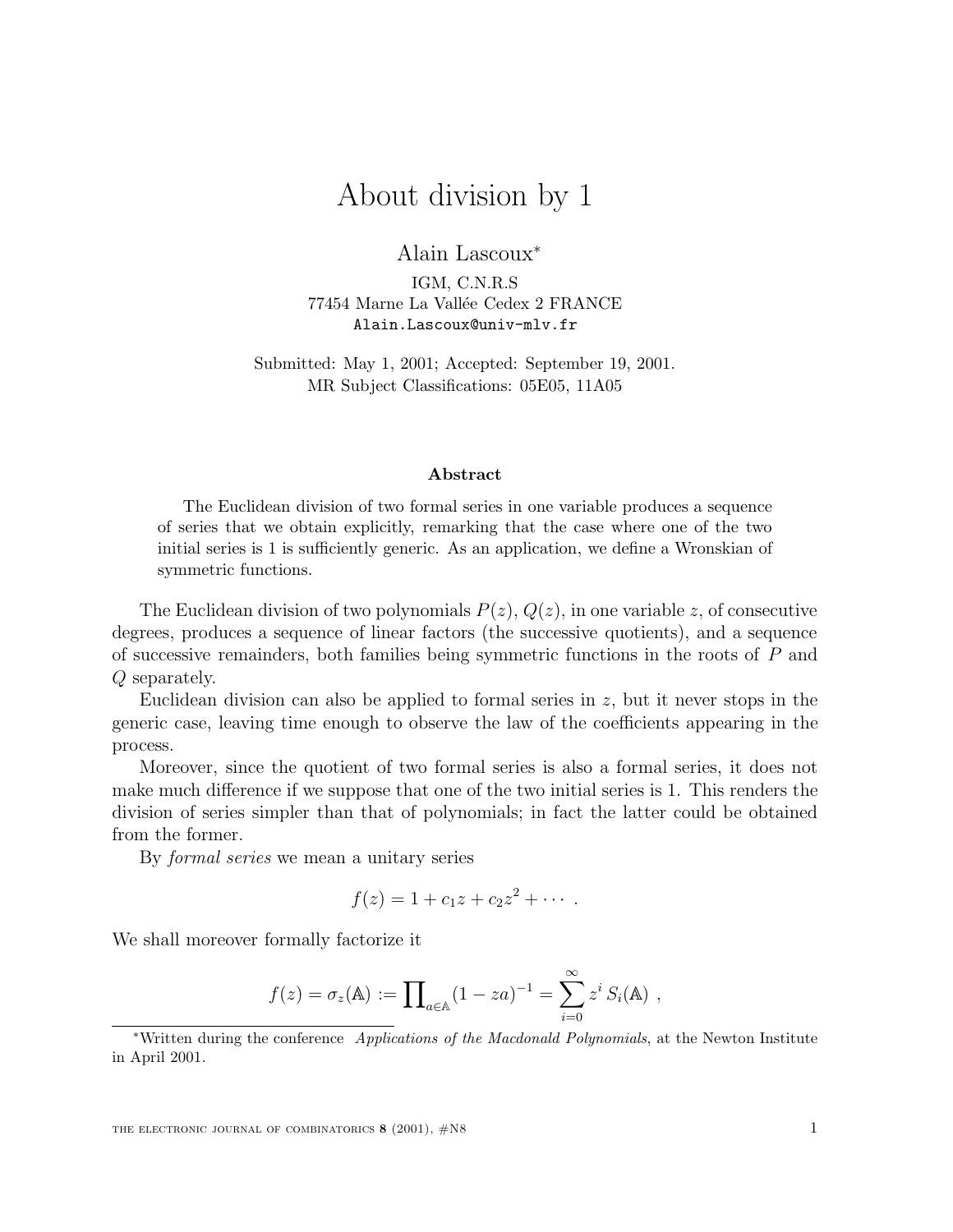the alphabet A being supposed to be an infinite set of indeterminates, or of complex numbers, the coefficients  $S_i(\mathbb{A})$  being called the *complete functions* in  $\mathbb{A}$ .

Given two series, dividing  $f_{-1}(z) = \sigma_z(\mathbb{A})$  by  $f_0(z) = \sigma_z(\mathbb{B})$  means finding the unique coefficients  $\alpha$ ,  $\beta$  such that

$$
\left(\sigma_z(\mathbb{A}) - (1 + \alpha z)\sigma_z(\mathbb{B})\right) \frac{1}{\beta} z^{-2} \tag{1}
$$

is a unitary series  $f_1(z) = \sigma_z(\mathbb{C})$ .

Dividing in turn  $f_0(z)$  by  $f_1(z)$ , one obtains  $f_2(z)$ , and iterating one gets from the initial pair  $(f_{-1}, f_0)$  an infinite sequence of series  $f_{-1}, f_0, f_1, f_2, f_3, \ldots$ , calling  $f_k$  the k-th remainder.

However, all the equations

$$
f_{k-1}(z) = (1 + \alpha_k z) f_k(z) + \beta_k z^2 f_{k+1}(z)
$$
\n(2)

can be divided by  $f_0(z) = \sigma_z(\mathbb{B})$ . If the k-th remainder for the pair  $(\sigma_z(\mathbb{A}), \sigma_z(\mathbb{B}))$  is  $\sigma_z(\mathbb{C})$ , then the k-th remainder for the pair  $(\sigma_z(\mathbb{A})/\sigma_z(\mathbb{B}), 1)$  is

$$
\sigma_z(\mathbb{C} - \mathbb{B}) = \sum_{i=0}^{\infty} z^i S_i(\mathbb{C} - \mathbb{B}) := \frac{\prod_{b \in \mathbb{B}} (1 - zb)}{\prod_{c \in \mathbb{C}} (1 - zc)}.
$$

Indeed, already at the first step, one sees that the equation

$$
\sigma_z(\mathbb{A}) = (1 + zS_1(\mathbb{A} - \mathbb{B})) \sigma_z(\mathbb{B}) + S_2(\mathbb{A} - \mathbb{B}) z^2 f_1(z)
$$
\n(3)

is equivalent to

$$
\sigma_z(\mathbb{A} - \mathbb{B}) = \left(1 + zS_1(\mathbb{A} - \mathbb{B})\right)1 + S_2(\mathbb{A} - \mathbb{B})z^2 f_1(z)/\sigma_z(\mathbb{B})
$$
\n(4)

since the two coefficients are functions of  $A - B$ .

Of course equation (4) expands into

$$
\sigma_z(\mathbb{A} - \mathbb{B}) = (1 + zS_1(\mathbb{A} - \mathbb{B})) + S_2(\mathbb{A} - \mathbb{B}) z^2 \sum_i z^i \frac{S_{2+i}(\mathbb{A} - \mathbb{B})}{S_2(\mathbb{A} - \mathbb{B})}
$$
(5)

We shall see that the other remainders can be as easily written. We just need to recall the definition of a Schur function  $S_{\lambda}(\mathbb{A}-\mathbb{B})$ , where  $\lambda = [\lambda_1 \geq \lambda_2 \geq \cdots \geq \lambda_\ell \geq 0]$  is a partition :

$$
S_{\lambda}(\mathbb{A}-\mathbb{B})=\det(S_{\lambda_i+j-i}(\mathbb{A}-\mathbb{B}))_{1\leq i,j\leq \ell}.
$$

Then

**Theorem 1** The k-th remainder in the Euclidean division of  $\sigma_z(A)$  by 1 is

$$
f_k(z) = S_{(k+1)^k}(\mathbf{A})^{-1} \sum_{i=0}^{\infty} z^i S_{k+1+i,(k+1)^{k-1}}(\mathbf{A}) . \tag{6}
$$

THE ELECTRONIC JOURNAL OF COMBINATORICS **8** (2001),  $\#$ N8 2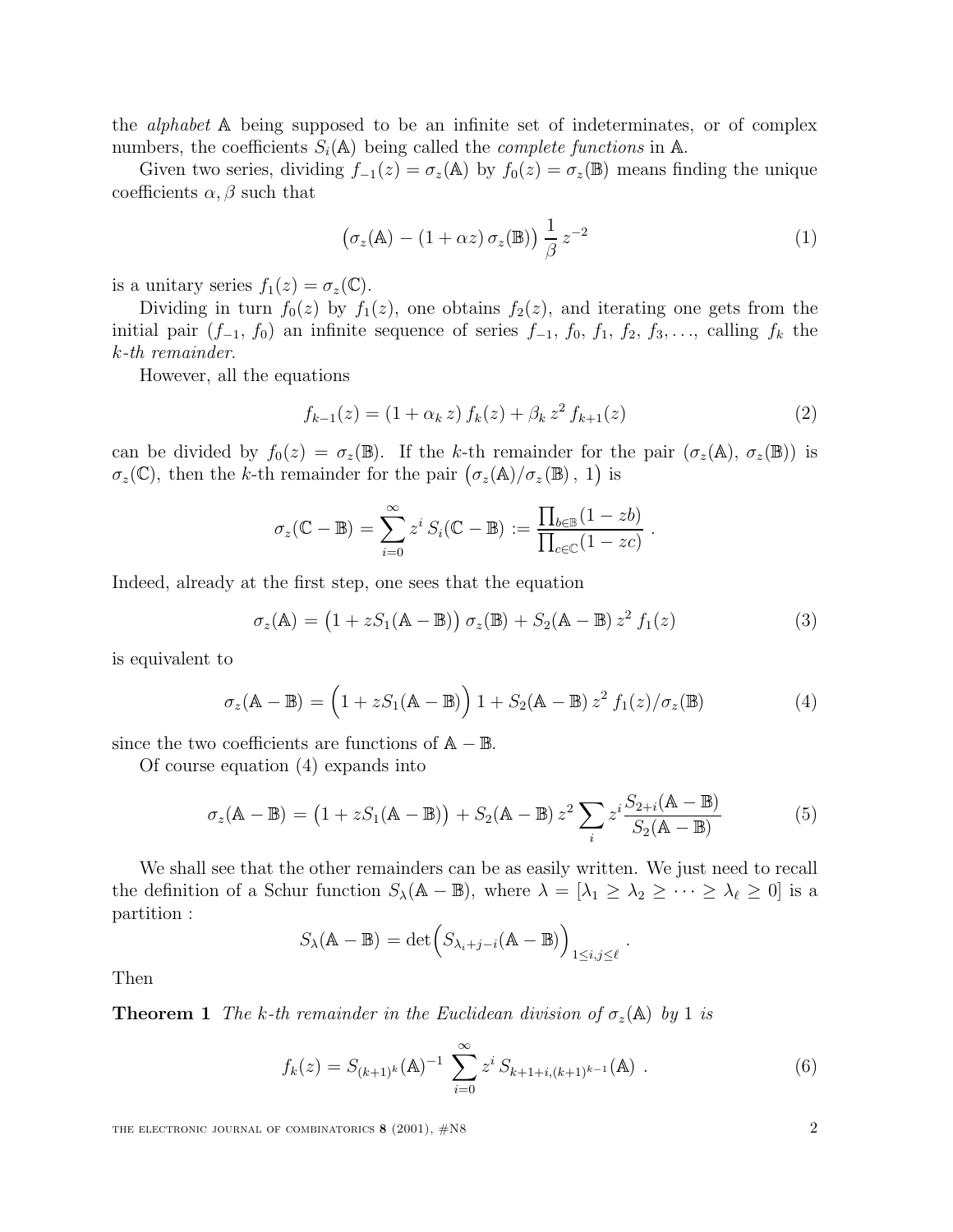The k-th remainder of the division of  $\sigma_z(\mathbb{A})$  by  $\sigma_z(\mathbb{B})$  is

$$
f_k(z) = S_{(k+1)^k}(\mathbb{A} - \mathbb{B})^{-1} \sigma_z(\mathbb{B}) \sum_{i=0}^{\infty} z^i S_{k+1+i,(k+1)^{k-1}}(\mathbb{A} - \mathbb{B}) . \tag{7}
$$

*Proof.* Merging all equations (2) together, one can characterize in the first case  $f_k(z)$  as the unique series such that there exists scalars

$$
\alpha_1^{(k)}, \ldots, \alpha_{k-1}^{(k)}, \beta_1^{(k)}, \ldots, \beta_k^{(k)}, \gamma^{(k)} \; : \;
$$

$$
z^{2k}\gamma^{(k)} f_k(z) = (1 + \alpha_1^{(k)} z + \dots + \alpha_{k-1}^{(k)} 2z^{k-1}) \sigma_z(\mathbb{A}) - (1 + \beta_1^{(k)} z + \dots + \beta_k^{(k)} z^k) 1. \tag{8}
$$

Defining

$$
\sigma_y(\mathbb{A} \pm \frac{1}{z}) = \sigma_y(\mathbb{A})\sigma_y(\pm \frac{1}{z})) = \sigma_y(\mathbb{A})(1 - y/z)^{\mp 1},
$$

I claim that

$$
z^{k-1}S_{(k+1)^{k-1}}(\mathbb{A} - \frac{1}{z})\sigma_z(\mathbb{A}) + (-z)^k S_{k^k}(\mathbb{A} + \frac{1}{z})
$$
\n(9)

is equal to  $z^{2k}S_{(k+1)^k}(\mathbb{A})$  modulo terms of higher degree in z. Indeed,  $z^{k-1}S_{(k+1)^{k-1}}(\mathbb{A}-1/z)\sigma_z(\mathbb{A})$  can be written as the  $k \times k$  determinant

$$
\begin{vmatrix} z^{k-1}\sigma_z(\mathbb{A}) & z^{k-2}\sigma_z(\mathbb{A}) & \cdots & \sigma_z(\mathbb{A}) \\ S_k(\mathbb{A}) & S_{k+1}(\mathbb{A}) & \cdots & S_{2k-1}(\mathbb{A}) \\ \vdots & \vdots & & \vdots \\ S_2(\mathbb{A}) & S_3(\mathbb{A}) & \cdots & S_{k+1}(\mathbb{A}) \end{vmatrix}
$$

because, subtracting from each column, except the first,  $1/z$  times the preceding column and using  $S_j(\mathbb{A} - 1/z) = S_j(\mathbb{A}) - S_{j-1}(\mathbb{A})/z, \ j \in \mathbb{Z}$ , the determinant factorizes into  $z^{k-1}\sigma_z(\mathbb{A}) S_{(k+1)^{k-1}}(\mathbb{A} - 1/z).$ 

The coefficients of  $z^{k+1},\ldots,z^{2k-1}$  are the functions  $S_{2,(k+1)^{k-1}}(\mathbb{A}),\ldots,S_{k,(k+1)^{k-1}}(\mathbb{A})$ which are zero, having two identical rows in their determinantal expression.

The coefficients of  $z^0, \ldots, z^k$  are

$$
S_{1-k,(k+1)^{k-1}}(\mathbb{A}),\ldots,S_{1,(k+1)^{k-1}}(\mathbb{A})
$$

which, after permuting their first row with the others, are recognized to be

$$
S_{k^{k-1},0}(\mathbb{A}), \ldots, S_{k^{k-1},k}(\mathbb{A}),
$$

up to the sign  $(-1)^{k-1}$ .

These terms sum up to  $(-z)^k S_{k^k}(\mathbb{A} + 1/z)$ , and the required series  $f_k(z)$  is obtained by dividing by  $(-1)^{k-1}S_{k^{k-1}}(A)$ . QED

The first defining equations for the  $f_i$ 's are, writing  $S_j$  for  $S_j(\mathbb{A})$ :

$$
z^2 S_2 f_1 = \sigma_z(\mathbb{A}) - (1 + z S_1) = \sigma_z(\mathbb{A}) - z S_1(\mathbb{A} + \frac{1}{z}) ,
$$

THE ELECTRONIC JOURNAL OF COMBINATORICS **8** (2001),  $\#$ N8 3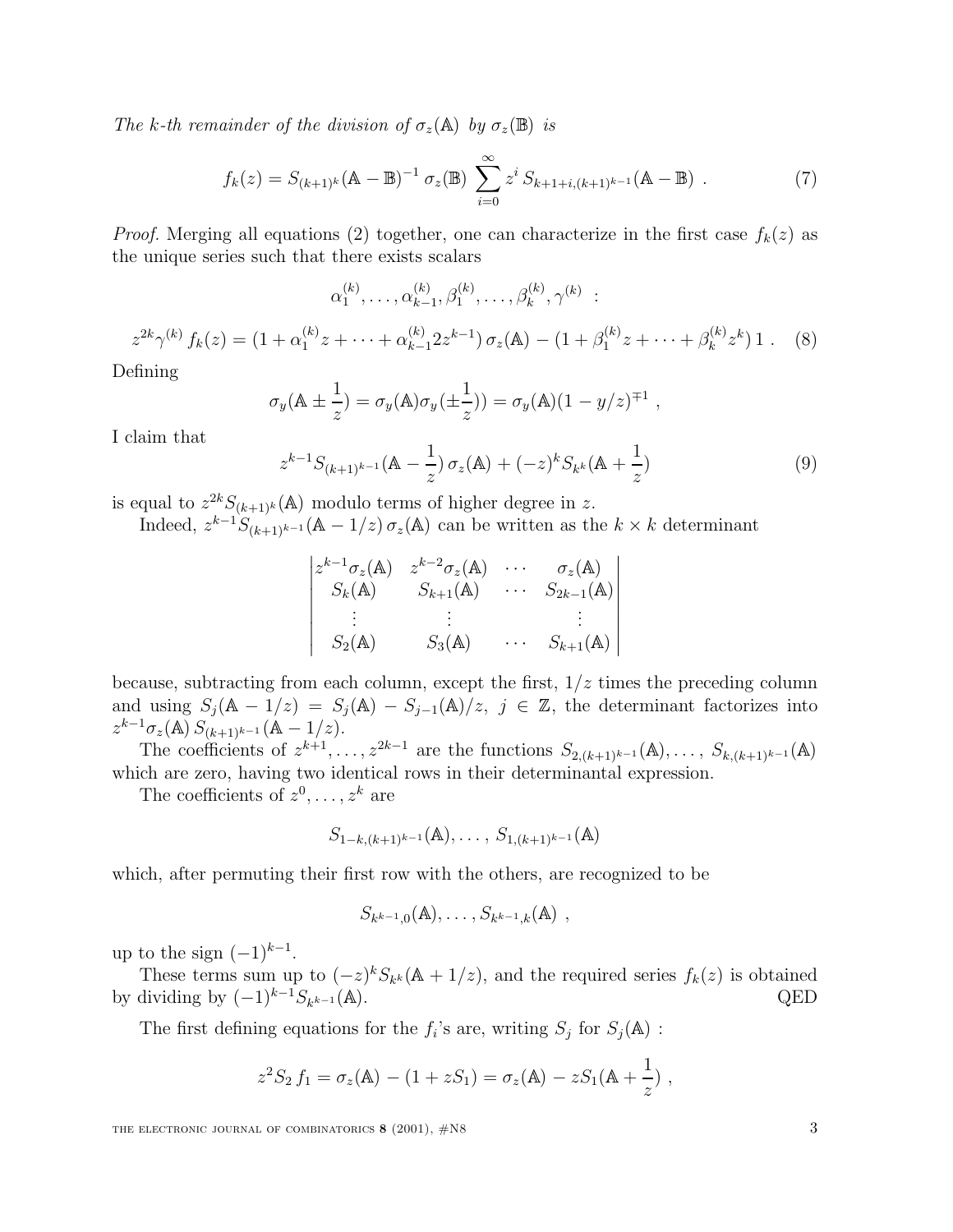$$
- z4S33/S2 f2 = (1 - zS3/S2)\sigmaz(A) - (1 + zS21/S2 + z2S22/S2) =
$$
  
= -S<sub>3</sub>(A -  $\frac{1}{z}$ ) $\sigmaz$ (A)/S<sub>2</sub> - S<sub>22</sub>(A +  $\frac{1}{z}$ )/S<sub>2</sub>,

$$
z^{6}S_{444}/S_{33} f_3 = (1 - zS_{43}/S_{33} + z^{2}S_{44}/S_{33}) \sigma_{z}(\mathbb{A}) - (1 + zS_{331}/S_{33} + z^{2}S_{332}/S_{33} + z^{3}S_{333}/S_{33}) = z^{2}S_{44}(\mathbb{A} - \frac{1}{z}) \sigma_{z}(\mathbb{A})/S_{33} - z^{3}S_{333}(\mathbb{A} + \frac{1}{z})/S_{33}.
$$

Equation (9) can be understood as giving the Padé approximant of degree  $[k, k-1]$ of the series  $\sigma_z(\mathbb{A})$ :

$$
\sigma_z(\mathbb{A}) = (-1)^{k-1} \frac{z \, S_{k^k}(\mathbb{A} + 1/z)}{S_{(k+1)^{k-1}}(\mathbb{A} - 1/z)} + z^{2k} \frac{S_{(k+1)^k}(\mathbb{A})}{z^{k-1} S_{(k+1)^{k-1}}(\mathbb{A} - 1/z)} f_k(z).
$$
 (10)

Sylvester treated the Euclidean division by a different method, using summations on subsets of roots (cf. [LP]). We shall for our part interpret now the Euclidean division as producing a sequence of alphabets from a given one. This time, it is more convenient to divide 1 by a series, and put  $f_{-1} = 1 = \sigma_z(0)$ ,  $f_0 = \sigma_z(\mathbb{A}) = \sigma_z(\mathbb{A}^0)$ , ...,  $f_k = \sigma_z(\mathbb{A}^k)$ , ...

From (7) one has

$$
\sigma_z(\mathbb{A}^k - \mathbb{A}^0) = S_{(k+1)^k}(0 - \mathbb{A}^0)^{-1} \sum_{i=0}^{\infty} z^i S_{k+1+i,(k+1)^{k-1}}(0 - \mathbb{A}^0) ,
$$

that is,

$$
S_{k^{k+1}}(\mathbb{A}) \sigma_z(\mathbb{A}^k) = \sigma_z(\mathbb{A}) \sum_{i=0}^{\infty} z^i S_{k+1+i,(k+1)^{k-1}}(-\mathbb{A}) . \qquad (11)
$$

**Proposition 2** The successive remainders  $\sigma_z(\mathbb{A}^k)$  in the division of 1 by  $\sigma_z(\mathbb{A})$  satisfy

$$
S_{k^{k+1}}(\mathbf{A}) \sigma_z(\mathbf{A}^k) = \sum_{i=0}^{\infty} z^i S_{k+i,k^k}(\mathbf{A}) . \qquad (12)
$$

Proof. Instead of having recourse to determinants, and using relations between minors, let us invoke symmetrizing operators. Suppose the cardinality of  $A$  to be finite,  $A =$  $\{a_1,\ldots,a_N\}$ , before letting it tend to infinity. Let  $\pi_{\omega}$  be the maximal isobaric divided difference, that is, the operator such that the image of  $a^{\lambda} := a_1^{\lambda_1} \cdots a_N^{\lambda_N}$  is  $S_{\lambda}(\mathbb{A})$ , for any  $\lambda \in \mathbb{N}^N$ . The series on the right of (12) is the image under  $\pi_\omega$  of

$$
(a_1\cdots a_{k+1})^k/(1-za_1)
$$

and also of

$$
(a_1\cdots a_{k+1})^k/(1 - z a_1)\cdots (1 - z a_{k+1}),
$$

THE ELECTRONIC JOURNAL OF COMBINATORICS **8** (2001),  $\#$ N8 4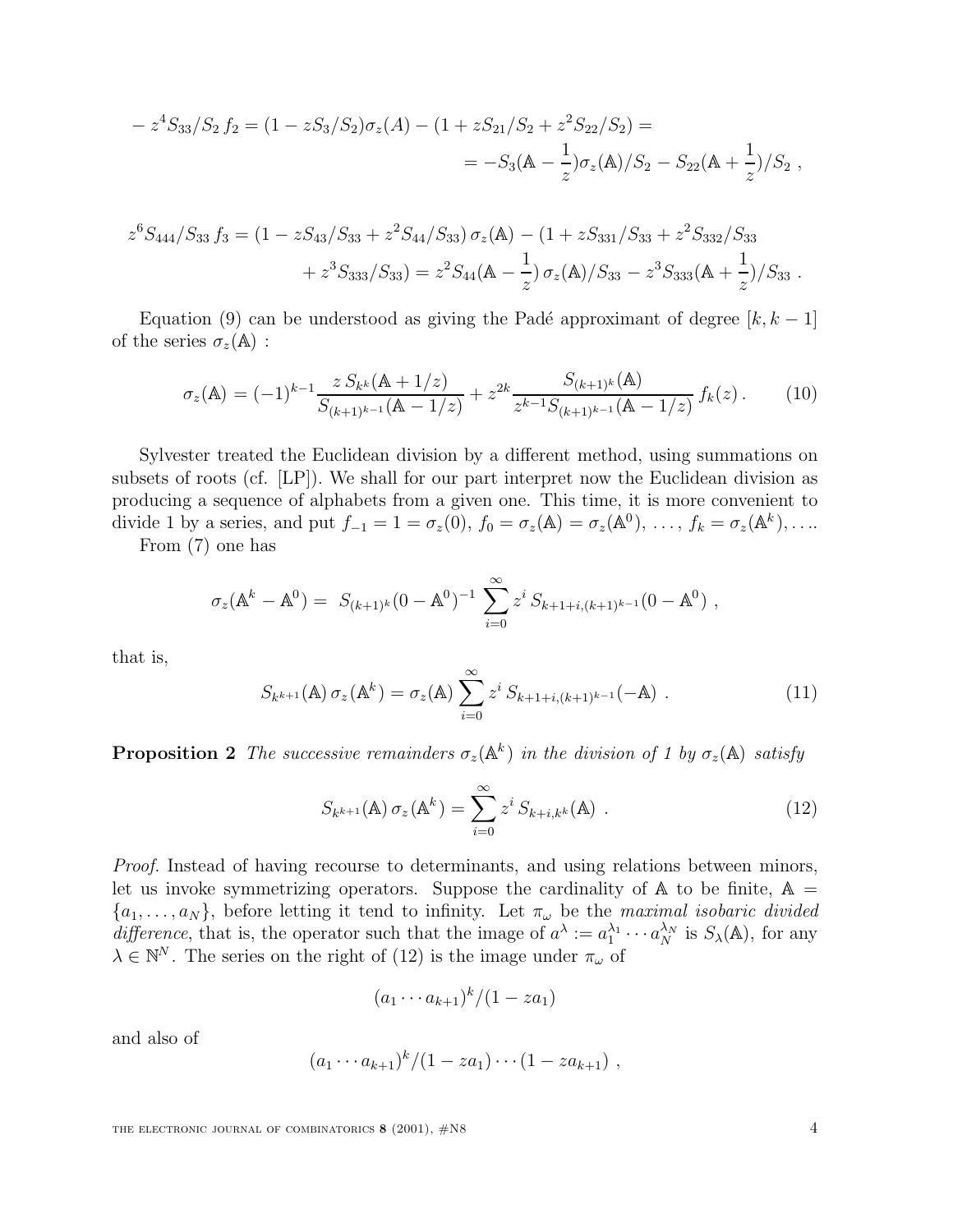which can be written

$$
\frac{(a_1\cdots a_{k+1})^k (1 - za_{k+2}) \cdots (1 - za_N)}{(1 - za_1) \cdots (1 - za_N)}.
$$

The denominator is symmetrical in  $a_1, \ldots, a_N$ , and thus commutes with  $\pi_{\omega}$ . As for the numerator, the only monomials giving a non-zero contribution have exponents

$$
\underbrace{k, \ldots, k}_{k+1} \underbrace{1, \ldots, 1}_{i} \underbrace{0, \ldots, 0}_{N-k-1-i}, \quad 0 \le i \le N-k-1.
$$

Therefore

$$
\sum_{i=0}^{\infty} S_{k+i,k^k}(\mathbb{A}) = \sum (-z)^i S_{k^{k+1},1^i}(\mathbb{A}) \sigma_z(\mathbb{A}),
$$

which gives (11) since  $S_{\lambda}(\mathbb{A}) = (-1)^{|\lambda|} S_{\lambda}(-\mathbb{A})$ , where  $\lambda^{\sim}$  is the conjugate to the partition  $\lambda$ . QED

The sequences  $\mathbb{A}, \mathbb{A}^1, \mathbb{A}^2, \ldots$  have been considered by B.Leclerc, to whom the following notion of a Wronskian of complete symmetric functions is due (there are more general Wronskians associated to any set of symmetric functions, and any alphabet).

Let n be a positive integer,  $k_1, \ldots, k_n \in \mathbb{N}$ , and A be an alphabet. Then the *Wronskian*  $W(S_{k_1},\ldots,S_{k_n};\mathbb{A})$  is the determinant

$$
\det \Bigl|S_{k_j - i}({\mathbb A}^i)\Bigr|_{0 \le i \le n-1, 1 \le j \le n}
$$

where  $\mathbb{A}^0 := \mathbb{A}, \ \mathbb{A}^1, \ \mathbb{A}^2 \dots$  is the sequence of alphabets obtained in the Euclidean division of 1 by  $\sigma_z(\mathbb{A})$ .

As an application of his study of relations between minors [Bl], B. Leclerc obtained in an unpublished note :

**Theorem 3** Let n be a positive integer,  $K = [k_1, \ldots, k_n] \in \mathbb{N}^n$ , A be an alphabet. Then

$$
W(S_{k_1},\ldots,S_{k_n};\mathbb{A})=S_{K+[n-1,\ldots,0]}(\mathbb{A})/S_{(n-1)^n}(\mathbb{A})\ .
$$
 (13)

,

*Proof.* To simplify the notation, we shall take  $n = 4$ ,  $K = [\alpha, \beta, \gamma, \delta]^n$ . Then the Wronskian, in terms of functions of <sup>A</sup> only, is, according to (12),

$$
\begin{vmatrix}\nS_{\alpha 000} & S_{\beta 000} & S_{\gamma 000} & S_{\delta 000} \\
S_{\alpha 100} & S_{\beta 100} & S_{\gamma 100} & S_{\delta 100} \\
S_{\alpha 220} & S_{\beta 220} & S_{\gamma 220} & S_{\delta 220} \\
S_{\alpha 333} & S_{\beta 333} & S_{\gamma 333} & S_{\delta 333}\n\end{vmatrix}
$$
\n(14)

up to division of the second, third, last row by  $S_{11}, S_{222}, S_{3333}$  respectively.